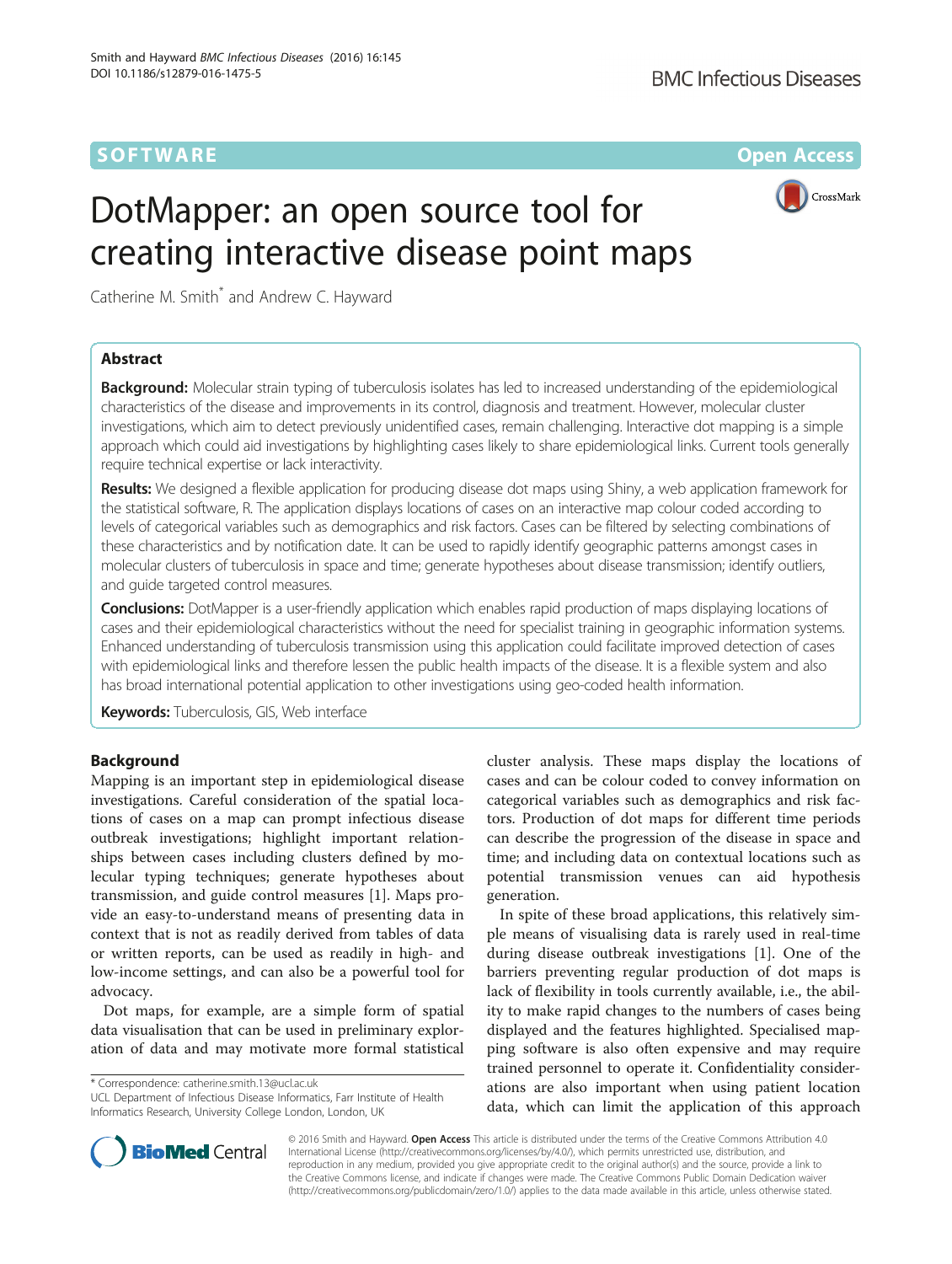depending on local information governance procedures. A novel tool that facilitated the production of flexible, interactive dot maps with a user-friendly interface would therefore be useful within organisations with appropriate ethical approval to interrogate geographic information.

An example of a potential application of dot mapping involves investigation of cases of tuberculosis that are linked through molecular strain typing. In the United Kingdom, routine molecular strain typing by Mycobacterial Interspersed Repetitive Units – Variable Number Tandem Repeat (MIRU-VNTR) was introduced in 2010. This has led to increased understanding of the epidemiological characteristics of the disease and improvements in its control and diagnosis. For example, comparison of isolates taken from individuals at different time points has enabled estimation of the relative importance of reinfection and reactivation of disease [\[2](#page-5-0)]. Identification of cases infected with indistinguishable strain types has also been used to demonstrate or disprove active transmission between individuals, and to elucidate risk factors for transmission [\[3](#page-5-0)]. Monitoring strain types in circulation at a regional or national level, meanwhile, has enabled assessment of the effectiveness of control programmes and analysis of the global epidemiology of the disease [\[4\]](#page-5-0). Whole genome sequencing will further increase the degree of resolution with which strains can be distinguished as its use becomes more widespread [[5](#page-5-0)].

However, the value of strain typing information for investigating molecular clusters of tuberculosis has been less clear. Molecular 'clusters' are groups of cases which share an indistinguishable molecular strain type and may therefore be part of the same chain of transmission. Cluster investigations aim to reduce public health impacts by detecting and diagnosing previously unidentified latently infected and active tuberculosis cases in these chains [\[6](#page-5-0)]. From January 2010 to December 2013, 81 % (16,602) of isolates for culture-confirmed cases in the United Kingdom were strain typed for at least 23 loci [[7\]](#page-5-0). Over half (8,890) of these cases shared a strain type with at least one other case, and were therefore classified as part of a molecular cluster. A total of 1,854 distinct molecular clusters were identified, and initial guidelines required prospective investigation of all clusters that met certain thresholds [[3\]](#page-5-0). An evaluation of the service in 2013 did not find that routine cluster investigation based on these criteria was effective or cost effective, and it was therefore discontinued [\[8](#page-5-0)]. Current recommendations state that local molecular cluster investigations should be conducted when deemed appropriate by public health professionals [[3\]](#page-5-0). Novel tools would therefore be useful if they could assist with this process, both in the UK and internationally, by highlighting molecular clusters likely to share epidemiological links [\[1\]](#page-5-0).

Tuberculosis cluster investigation through dot mapping could be implemented relatively easily where national case registers that include geographic data are maintained. The WHO recommends collection of address-level geographic information in electronic case registers for tuberculosis [[9\]](#page-5-0), and many countries including the United States and at least 23 in Europe also collect strain typing data on a routine basis [[10, 11\]](#page-5-0). In the United Kingdom, for example, the Enhanced Tuberculosis Surveillance (ETS) system includes post code-level information for all cases, in addition to the routine molecular strain typing data. This means that cases can be plotted to a high degree of precision, and linked to other cases with the same molecular strain type.

#### Current tools available

Geographic Information Systems (GIS) are databases designed for the input, management, analysis and display of geographically-referenced data [\[12\]](#page-5-0). One of the most commonly used GIS in epidemiology is ArcGIS/ArcView, a commercial package with many features ranging from production of simple dot maps to sophisticated analyses using spatial statistics [\[13\]](#page-5-0). QGIS is an open-source alternative to ArcGIS which shares some of the same features [[14](#page-5-0)]. However, both of these programs require a degree of technical expertise to operate, even if the desired outputs are relatively simple.

Lightweight applications which are designed for a single function can provide an attractive alternative to broad GIS packages in some circumstances. For example, SaTScan is a program used for performing spatial scan statistics to identify significant clustering in data [[15](#page-5-0)], and the European Centre for Disease Prevention and Control Map Maker (EMMa) is an online tool used to create maps of area-level data [[16](#page-5-0)]. Both of these programs are free to use, have simple data requirements, and avoid the need to manually process geospatial data. A similar application for creation of dot maps would be useful to support disease cluster or outbreak investigations.

#### Aims

We propose an interactive dot mapping application to aid epidemiological disease investigations by plotting locations of cases and their associated characteristics. The tool should be easy to operate without specialist GIS training, allow flexible data input and not require upload of patient identifiable information to the internet. It should also be written using open-source software and be freely available to download from a repository for further development or customisation.

Here, we describe our solution, DotMapper, and demonstrate its features and potential use with a case study based on molecular clusters of tuberculosis in London derived from ETS. Data presented are based on the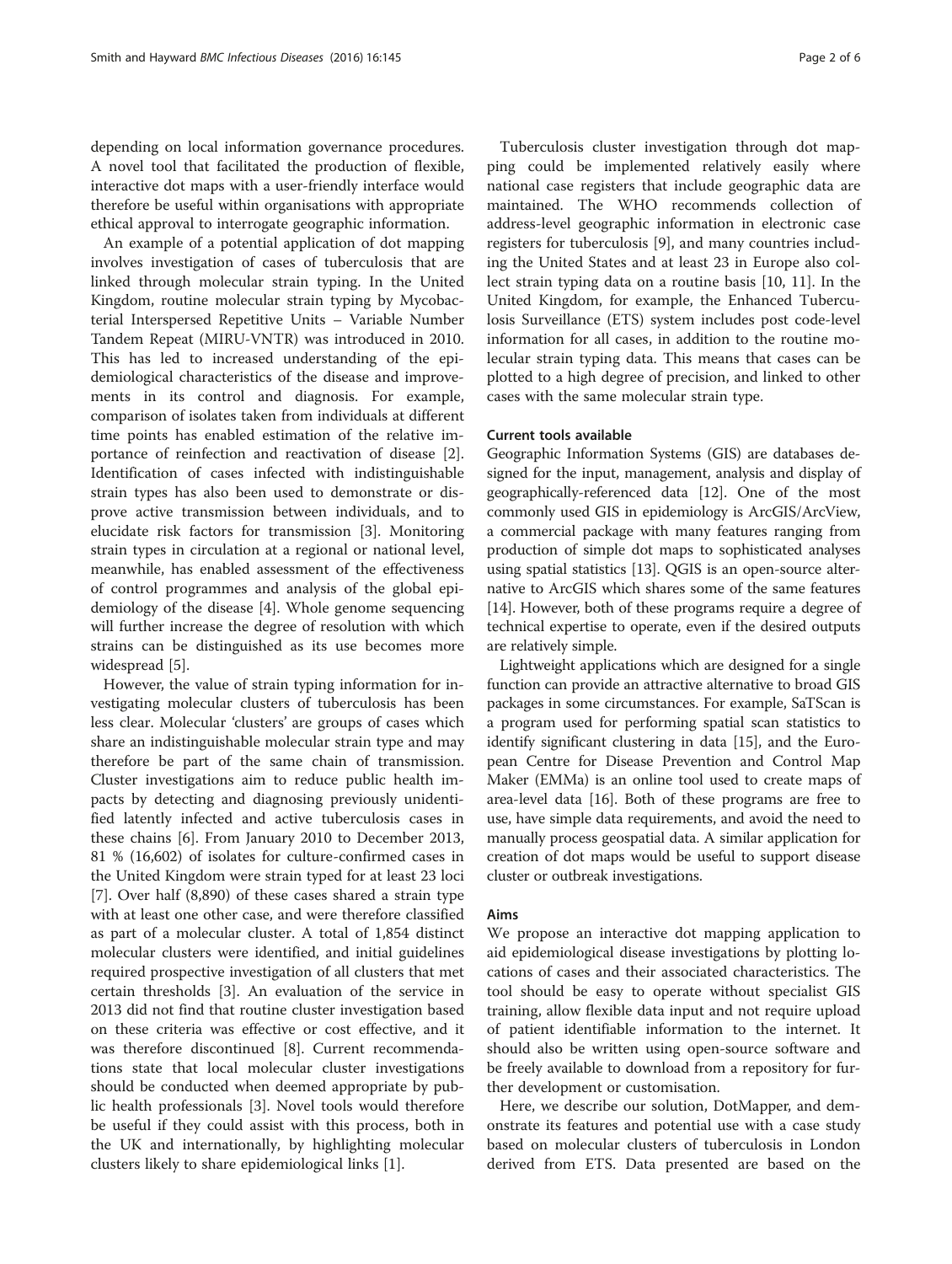characteristics of real clusters (for example the broad patterns in space and time), but anonymised by altering the exact characteristics including demographics, risk factors and spatial locations.

#### Implementation

An interactive mapping tool was implemented using Shiny, a web application framework for the statistical software, R [[17](#page-5-0), [18](#page-5-0)]. Shiny applications are particularly useful for interrogation of sensitive data because they provide an interactive user interface but are run locally and therefore do not require upload of information to the internet. Interactive mapping was enabled through the R package Leaflet for the javascript library of the same name [\[19](#page-5-0)]. Base map tiles in the application are provided by OpenStreetMap, a free, editable world map, enabling visualisations produced to be shared without copyright restrictions [\[20](#page-5-0)]. Points are automatically colour coded according to levels of categorical variables using the package RColorBrewer to select colour palettes appropriate for cartography [\[21](#page-5-0)].

Additional features of the application include optional geocoding of postcodes or named geographic locations using the R package ggmap [\[22\]](#page-5-0); construction of epidemic curves using the packages ggplot2 and epitools [[23, 24](#page-5-0)], and a summary data table comparing the characteristics of the selected cluster with the entire data set. Design of the application was inspired by the 'SuperZip' interactive visualisation by RStudio [\[25](#page-5-0)].

The application plots data of two types: cases (i.e., patient locations and associated characteristics) and, optionally, venues (i.e., other locations of interest such as clinics or potential sources of infection). The application was designed to be as flexible as possible to enable rapid plotting of data collected from different surveillance systems or surveys, although there are some requirements: Data, in the form of a .csv, .txt or .xls file, must be imported into R in "wide" format, with one row per individual; there must be a unique identifier for each individual case, venue, and case grouping; and categorical variables used for colour coding points should be the first columns of the data. The application was designed principally to display groups of cases at a local level, but it has been tested with data comprising up to 20,000 individual locations.

Scripts required for running DotMapper are provided as additional files with this article. They can also be downloaded from the GitHub repository [\(https://github.com/](https://github.com/cathsmith57/DotMapper) [cathsmith57/DotMapper](https://github.com/cathsmith57/DotMapper)), which additionally includes a user guide, example data, and a link to a working demonstration of the application.

## Results and discussion

Here, we describe the main features of the application and illustrate their utility through a case study.

#### Features of the application

The primary output of the application is an interactive map. We include three short screencast movies as additional files which demonstrate the interactive analyses of the application, and are discussed in more detail in the case study below. By default, the map displays the locations of the cases, colour coded according to the first categorical variable in the data set. Locations of contextual venues can be toggled on or off. The map can be panned and zoomed in and out to explore the data, and clicking on cases or venues produces a popup displaying further information. The application can be used to plot just one group of cases, for example in an outbreak situation, or to load multiple groups and compare their characteristics. Drop-down menus are used to select the group to display; to filter groups by size if necessary, and to change the variable being plotted.

Cases plotted can also be filtered by interactively selecting subsets of data: A date range slider is provided to select cases in any time period according to their notification date, and selecting "Subset" facilitates display of cases which satisfy selected combinations of characteristics of categorical variables. The "Reset groups" button returns the display to showing all cases.

Other tabs in the application display a summary data table and an epidemic curve. The data table presents the number and percentage of cases in the group according to each categorical variable. If multiple groups are included in the data it also displays totals and percentages for all cases, which can be used to assess whether patterns in the selected group reflect the overall epidemiology of the disease. Cases are plotted as a function of time using an epidemic curve. The time periods into which the cases are grouped in the epidemic curve can be switched between days, weeks, months, quarters and years, as appropriate for the specific disease being investigated.

#### Case study

This case study presents data from three example molecular clusters of tuberculosis (denoted c1, c2 and c3) using altered and anonymised data of the same structure as that in ETS system.

Additional file [1](#page-4-0) shows all cases in molecular cluster c1 displayed by ethnic group. There is a notable group of cases in the north east of the city which are of Pakistani ethnicity, whilst cases of other ethnicities appear to be more dispersed. Displaying only the cases in the first month of the cluster reveals that the initial cases were all in this spatially-constrained group of Pakistani ethnicity, and the cluster became more dispersed and affected different ethnic groups in later months. This visualisation can be used to generate hypotheses about transmission and potentially highlight a missed opportunity to for early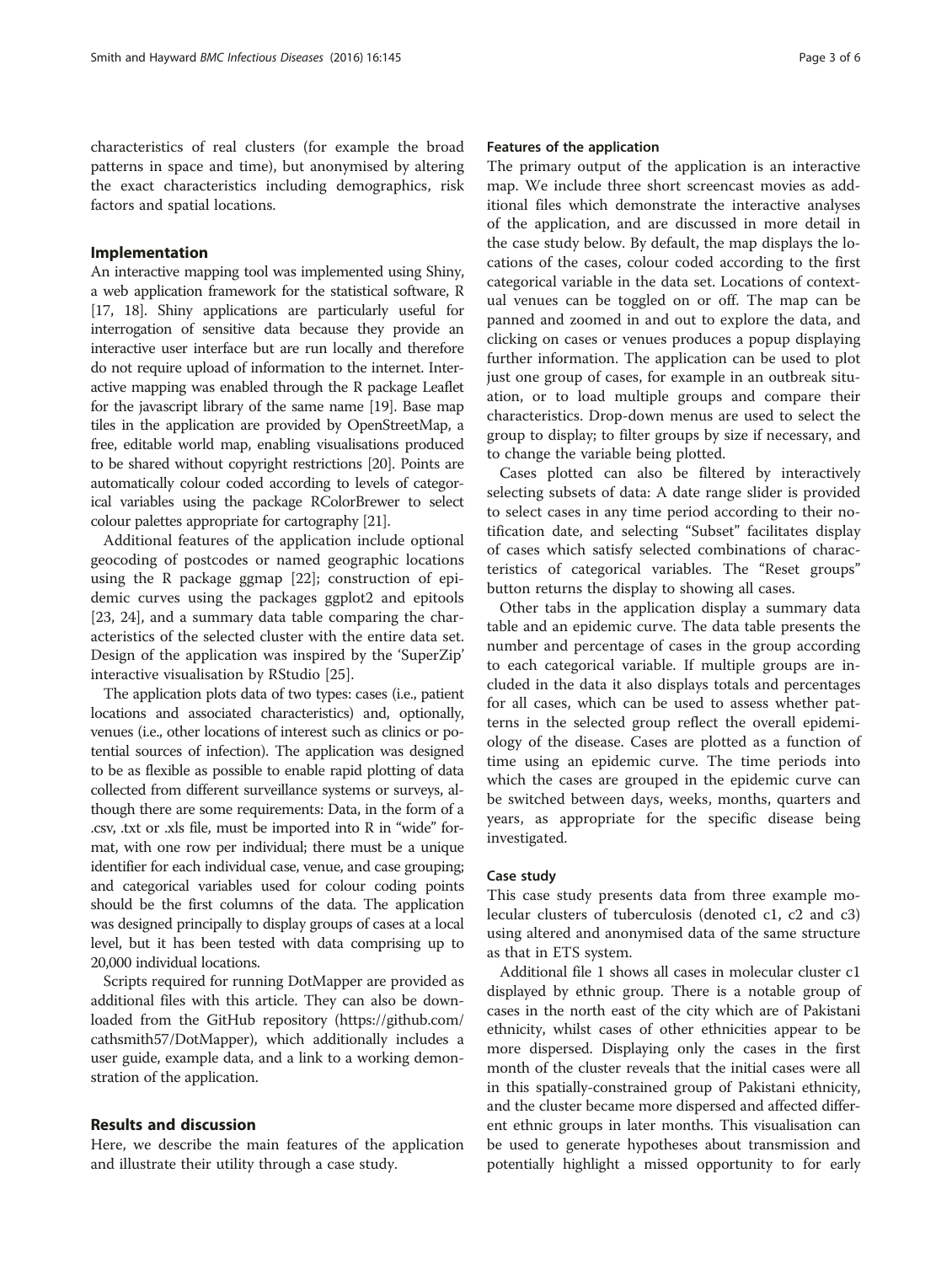control in a targeted population: The strain appears to have been transmitted amongst a distinct population group before being spread more widely in the community.

Assessment of molecular cluster c2 demonstrates the use of this tool in targeting interventions for specific risk populations (Additional file [2\)](#page-4-0). Locations of cases in this cluster are displayed according to whether they have a history of homelessness, and locations of sheltered accommodation services are also shown. There appears to be an association with homelessness in the South central areas of London. The shelter in the south of the city may therefore be a suitable focus for interventions, such as screening by the mobile digital screening unit, Find and Treat [[26\]](#page-5-0).

Additional file [3](#page-4-0) displays molecular cluster c3, comprised of individuals in a tight geographic cluster in the north central areas of the city, about half of whom were born in the United Kingdom and between the ages of 20 and 40. The epidemic curve shows that these cases all occurred within five quarters with numbers increasing recently, indicating a possible opportunity for control.

#### Deployment

This application has been designed principally for use on local machines in a single-user context. We envisage public health officials and surveillance staff worldwide using the application to interrogate datasets without having to remove personal identifiable information from within secure systems. The application could also be used by researchers with appropriate data access rights. Installation of the software and its dependencies may be a challenge for some users who are less familiar with R, and we therefore propose disseminating via existing networks of local software "champions".

The flexible nature of this tool permits a large scope for future developments. In its current form, a data set with any number of categorical variables can be plotted. However, bespoke versions of the tool with adaptations to specific data sets could be useful. For example, users may wish to customise categories into which continuous variables are divided, add additional information to popups, scale the size of the dots to represent multiple cases, or change the information displayed in the table. Such developments could be used locally or shared with professional networks through an online repository.

More advanced users could also extend the application by employing other features of the Leaflet library which are not implemented in the basic version of the tool, such as adding area data with polygons, overlaying images, enabling marker dragging, or using alternative base map tiles. An example of one such extension, overlaying a risk surface known as a geographic profile [\[27](#page-5-0)], is demonstrated at [https://github.com/cathsmith57/geoprofileShiny.](https://github.com/cathsmith57/geoprofileShiny)

### **Discussion**

This application enables rapid, interactive dot mapping of disease cases. It is intended to be used as a means for public health officials to visualise and interrogate geographically-referenced data without the need for specialist expertise in spatial epidemiology. In the context of investigation of molecular clusters of tuberculosis, we have demonstrated the ease with which the data presented on a map can be used to identify patterns in both space and time; be used to generate hypotheses about disease transmission pathways; identify cases of interest for future investigation, and guide potential control measures.

The application could also be used to improve understanding of tuberculosis more generally. Comparing the characteristics of cases in molecular clusters with non clustered cases, for example, may help to explain why some strains result in large outbreaks of disease. Cases managed by a particular clinic or those with multidrugresistance, as opposed to sharing a specific molecular strain type, could also be plotted to assist with assessment of case loads. For example, the cohort review process used in the United States and United Kingdom involves regular appraisal of every case of tuberculosis [[28, 29](#page-5-0)]. Assessment of maps of cases by experts with local knowledge could identify potential transmission venues, for example shelters for the homeless or venues associated with drug use. This could inform targeting of control measures such as contact tracing and screening.

Although we have focused on the example of tuberculosis here, the tool is easily adaptable to any geo-coded health data in any setting. Potential uses include investigation of outbreaks of gastrointestinal disease with a suspected foodborne origin, for which display of food outlets as contextual locations could be informative, and extracts from online surveys used to collect information on cases could be imported into the application with minimal data processing. The application could also be used to inform targeting of interventions in outbreaks of sexually transmitted infections. In these situations, the ability to filter cases with certain characteristics, for example according to sexual behaviours, could be particularly useful. Commissioners of services for noncommunicable diseases may also find the application of use in identifying areas in greatest need of services by mapping locations of disease cases or events such as accidents. Finally, the application has potential uses in other areas of science, such as ecology, and in the commercial sector.

Another advantage of this application is its web interface, which provides intuitive features of interactive maps similar to those found across the internet with which users are likely to be familiar. This will therefore allow interrogation of spatial data in the context of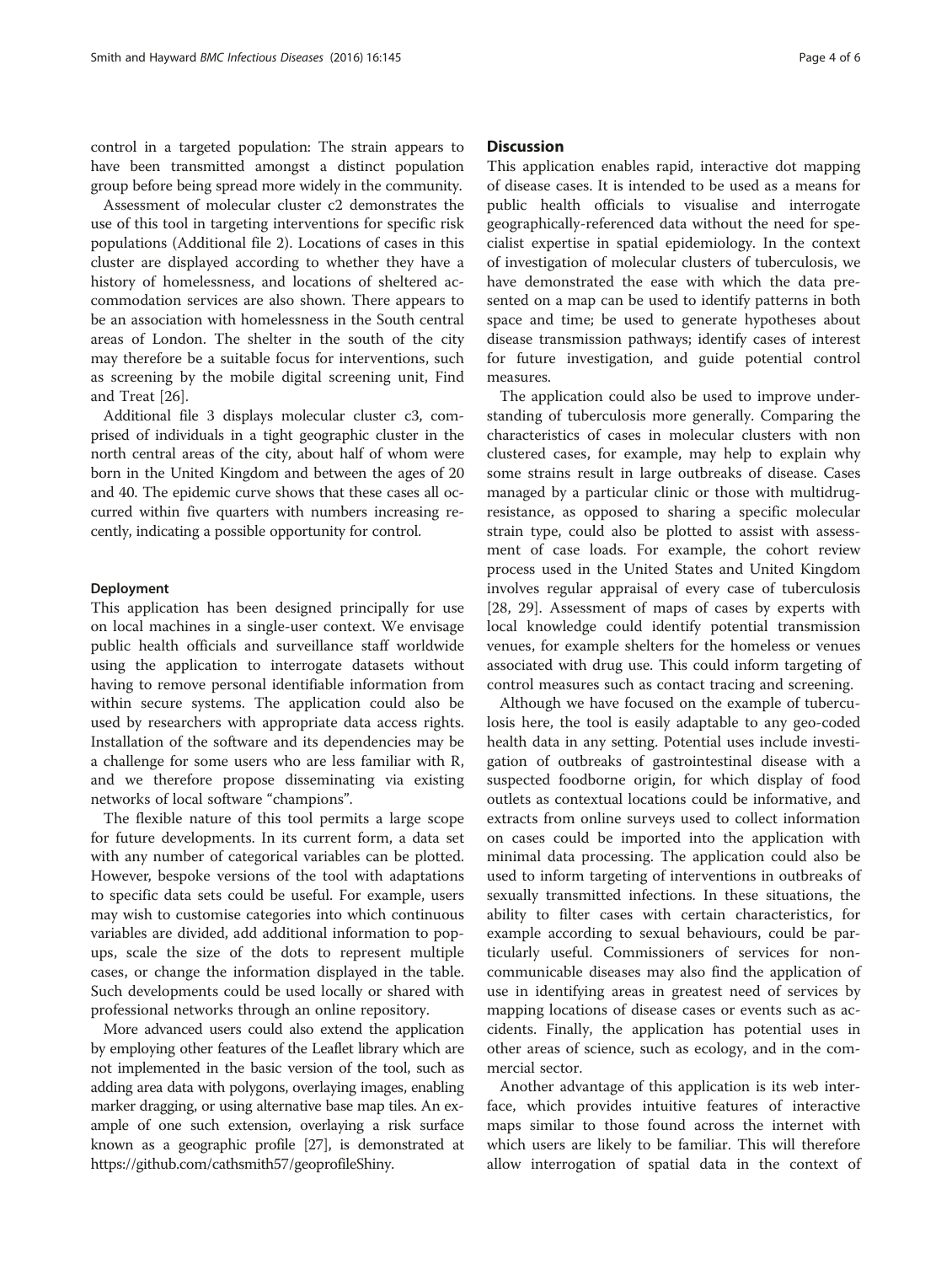<span id="page-4-0"></span>epidemiological disease investigations to be separated from the need for expertise in the use of specialist GIS software. Use of the statistical software R, as opposed to a bespoke GIS package, will also help to streamline workflows: It allows mapping and epidemiological analyses to be conducted within the same software environment, eliminating the need to transfer data between software packages. This could be particularly advantageous in an outbreak situation, in which data is being updated on a regular basis. A future extension to this approach to mapping could be to create a mobile version of the application which could be used in the field to make live updates to data, which would currently only be possible with a laptop.

The main limitation of this application is that, as is common with open-source projects, it is not supported and therefore requires a degree of technical expertise amongst users to install and de-bug as necessary. This application is written in R and familiarity with this software will be needed for initial set up, however, the benefits of using the R framework include its large user-base and online community that will be able to provide assistance in many situations. Another potential limitation is the ease of sharing visualisations produced by this application within and between agencies, a number of which may be involved in an epidemiological disease investigation. Although screenshots, and screencast movies, as presented here, can be produced easily, this method clearly detracts from the interactive utility of the application.

It is also important to recognise the limitations of dot maps as an approach to epidemiological disease investigations. Whilst a useful first step for visualisation and hypothesis generation, dot maps do not account for the distribution of the underlying population and are therefore not a replacement for formal statistical tests of geographic clustering. Furthermore, these maps can be deanonymising if displayed at a high zoom level. Avoiding the requirement to upload data to the internet gives this application the advantage of maintaining confidentiality, but incorporation of systems for sharing data would be beneficial for cross-agency exercises.

## Conclusion

In this study, we introduce DotMapper, an interactive mapping tool to support epidemiological investigations. The application is novel in providing rapid geographic displays of characteristics of cases in a user-friendly way without the need for specialised GIS software. It has broad applicability to epidemiological disease investigations any setting worldwide. In the context of tuberculosis control, we demonstrate its use in identification of common features of cases that are linked through molecular typing. Enhanced understanding of tuberculosis

transmission using this application could lead to public health benefits by facilitating more appropriate targeting of services to diagnose and treat patients.

#### Availability and requirements

Project name: DotMapper

Project home page: [https://github.com/cathsmith57/](https://github.com/cathsmith57/DotMapper) [DotMapper](https://github.com/cathsmith57/DotMapper)

Operating system(s): Platform independent

Programming language: R

Other requirements: R packages: shiny, leaflet, RColor-Brewer, ggplot2, plyr, lubridate, zoo, epitools, tidyr, reshape2, ggmap

Licence: Apache License 2.0

Any restrictions to use by non-academics: N/A

#### Availability of data and materials

Code is available to download from additional files with this manuscript and from the GitHub repository ([https://github.com/cathsmith57/DotMapper\)](https://github.com/cathsmith57/DotMapper).

## Additional files

[Additional file 1:](dx.doi.org/10.1186/s12879-016-1475-5) Screencast movie demonstrating use of the DotMapper interactive mapping application for investigation of example cluster c1. Base map tiles provided by OpenStreetMap © OpenStreetMap contributors. (MP4 12644 kb)

[Additional file 2:](dx.doi.org/10.1186/s12879-016-1475-5) Screencast movie demonstrating use of the DotMapper interactive mapping application for investigation of example cluster c2. Base map tiles provided by OpenStreetMap © OpenStreetMap contributors. (MP4 20979 kb)

[Additional file 3:](dx.doi.org/10.1186/s12879-016-1475-5) Screencast movie demonstrating use of the DotMapper interactive mapping application for investigation of example cluster c3. Base map tiles provided by OpenStreetMap © OpenStreetMap contributors. (MP4 12448 kb)

#### Abbreviations

EMMa: European centre for disease prevention and control map maker; ETS: enhanced tuberculosis surveillance; GIS: geographic information systems; MIRU-VNTR: mycobacterial interspersed repetitive units – variable number tandem repeat.

#### Competing interests

The authors declare that they have no competing interests.

#### Authors' contributions

CMS wrote the software and prepared the manuscript. ACH provided guidance and helped to draft the manuscript. Both authors read and approved the final manuscript.

#### Acknowledgements

We would like to thank Public Health England Field Epidemiology Services: South East and London for providing feedback about earlier versions of the application. We would also like to thank Dr. Hannah Fry for useful discussions during the development of this application.

#### Funding

CMS is funded by the Farr Institute of Health Informatics Research.

Received: 23 November 2015 Accepted: 18 March 2016 Published online: 12 April 2016